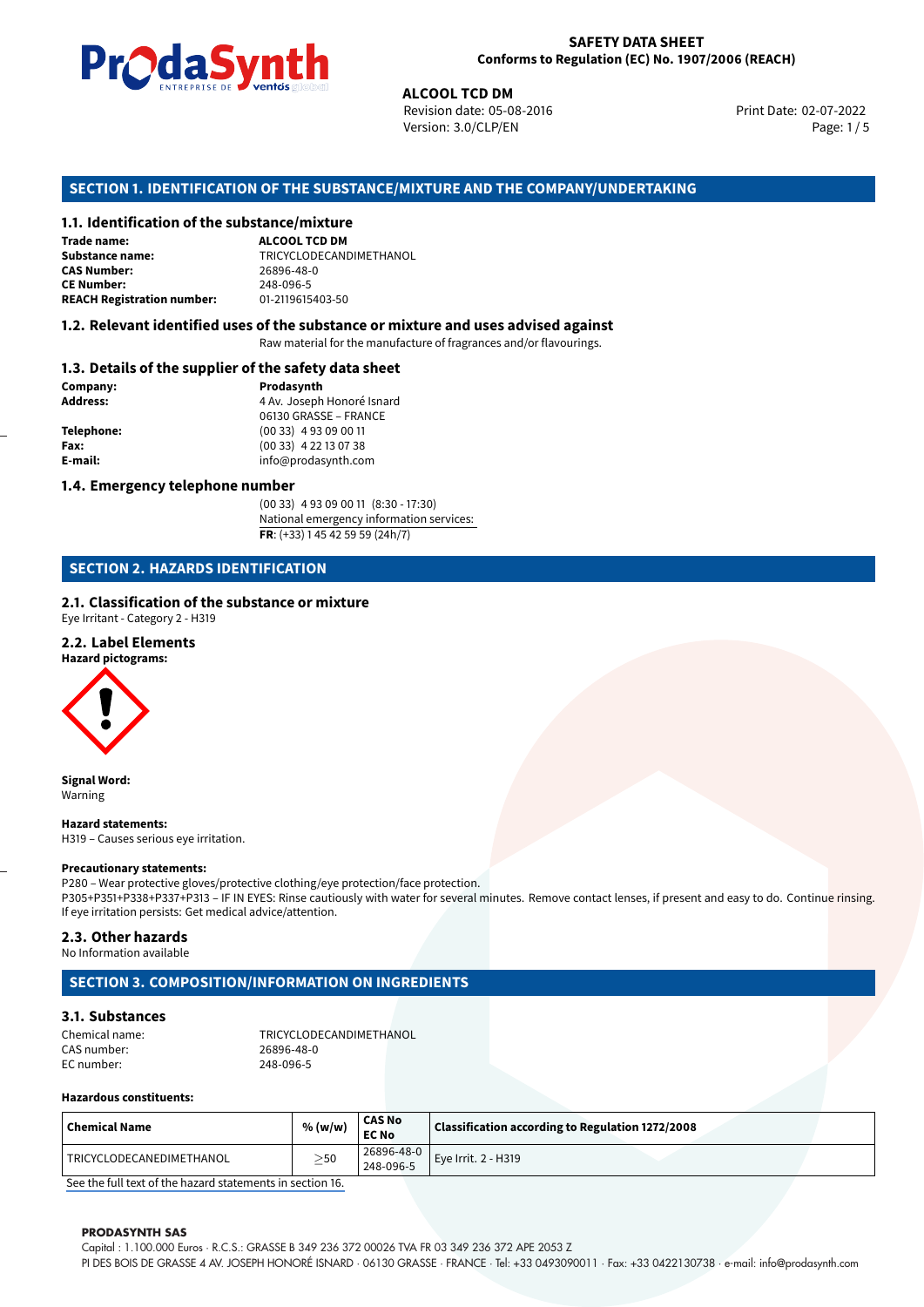

**ALCOOL TCD DM**<br>
Revision date: 05-08-2016 **Print Date: 02-07-2022** Print Date: 02-07-2022 Version: 3.0/CLP/EN Page: 2 / 5

## **3.2. Mixtures**

Not applicable.

#### **SECTION 4. FIRST-AID MEASURES**

#### **4.1. Description of necessary first aid measures**

| Ingestion:    | Rinse mouth with water.                                                                                               |
|---------------|-----------------------------------------------------------------------------------------------------------------------|
|               | Obtain medical advice.                                                                                                |
|               | Keep at rest. Do not induce vomiting.                                                                                 |
| Eye contact:  | In case of contact with eyes, rinse immediately with plenty of water for at least 15 minutes and seek medical advice. |
| Inhalation:   | Remove person to fresh air and keep at rest.                                                                          |
|               | Seek immediate medical advice.                                                                                        |
| Skin contact: | Take off immediately all contaminated clothing.                                                                       |
|               | Thoroughly wash affected skin with soap and water.                                                                    |
|               | Seek medical attention if symptoms persist.                                                                           |
|               |                                                                                                                       |

#### **4.2. Most important symptoms and effects, both acute and delayed**

No information available.

#### **4.3. Indication of any immediate medical attention and special treatment needed**

No information available.

#### **SECTION 5. FIRE-FIGHTING MEASURES**

#### **5.1. Extinguishing Media**

Water spray, carbon dioxide, dry chemical powder or appropriate foam. For safety reasons do not use full water jet.

#### **5.2. Special hazards arising from the substance or mixture**

Known or Anticipated Hazardous Products of Combustion: Emits toxic fumes under fire conditions.

#### **5.3. Advice for firefighters**

High temperatures can lead to high pressures inside closed containers. Avoid inhalation of vapors that are created. Use appropriate respiratory protection. Do not allow spillage of fire to be poured into drains or watercourses. Wear self-contained breathing apparatus and protective clothing.

#### **SECTION 6. ACCIDENTAL RELEASE MEASURES**

#### **6.1. Personal precautions, protective equipment and emergency procedures**

Evacuate surronding areas. Ensure adequate ventilation. Keep unnecessary and unprotected personnel from entering. Do not breathe vapor/spray. Avoid contact with skin and eyes. Information regarding personal protective measures: see section 8.

#### **6.2. Environmental precautions**

To avoid possible contamination of the environment, do not discharge into any drains, surface waters or groundwaters.

#### **6.3. Methods and materials for containment and cleaning up**

Cover with an inert, inorganic, non-combustible absorbent material (e.g. dry-lime, sand, soda ash). Place in covered containers using non-sparking tools and transport outdoors. Avoid open flames or sources of ignition (e.g. pilot lights on gas hot water heater). Ventilate area and wash spill site after material pickup is complete.

#### **6.4. Reference to other sections**

Information regarding exposure controls, personal protection and disposal considerations can be found in sections 8 and 13.

## **SECTION 7. HANDLING AND STORAGE**

#### **7.1. Precautions for safe handling**

Do not store or handle this material near food or drinking water. Do not smoke. Avoid contact with the eyes, skin and clothing. Wear protective clothing and use glasses. Observe the rules of safety and hygiene at work. Keep in the original container or an alternative made from a compatible material.

#### **7.2. Conditions for safe storage, including any incompatibilities**

Store in tightly closed and preferably full containers in a cool, dry and ventilated area, protected from light. Keep away from sources of ignition (e.g. hot surfaces, sparks, flame and static discharges). Keep away from incompatible materials (see section 10).

#### **PRODASYNTH SAS**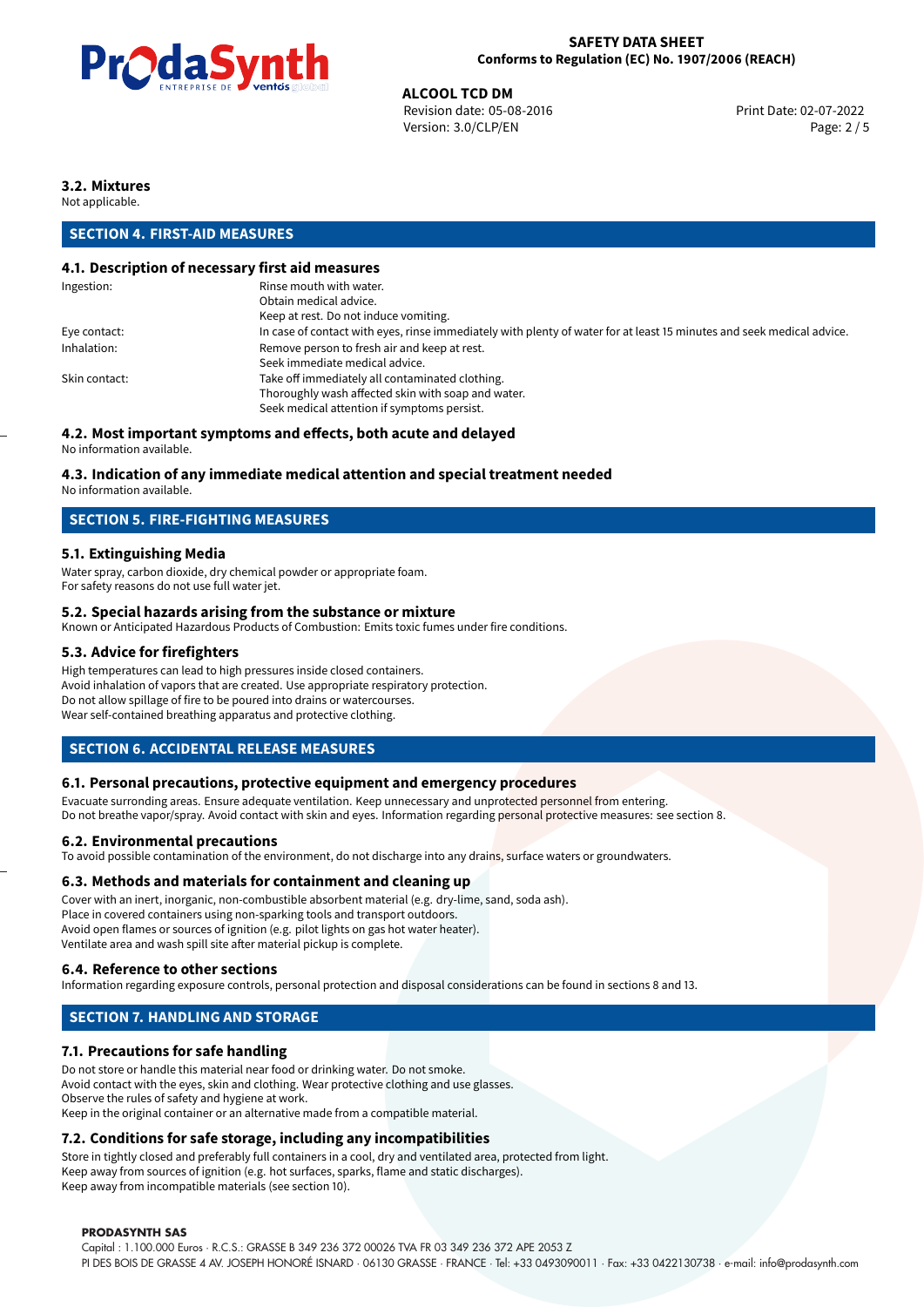

**ALCOOL TCD DM**<br>
Revision date: 05-08-2016 **Print Date: 02-07-2022** Print Date: 02-07-2022 Version: 3.0/CLP/EN Page: 3 / 5

## **7.3. Specific end use(s)**

No information available.

## **SECTION 8. EXPOSURE CONTROLS AND PERSONAL PROTECTION**

#### **8.1. Control parameters**

Components with occupational exposure limits: None known.

#### **8.2. Exposure controls**

| Appropriate engineering controls: | Measures should be taken to prevent materials from being splashed into the body.                                                            |
|-----------------------------------|---------------------------------------------------------------------------------------------------------------------------------------------|
|                                   | Provide adequate ventilation, according to the conditions of use. Use a mechanical exhaust if required.                                     |
| Eye/Face protection:              | Chemical safety goggles are recommended. Wash contaminated goggles before reuse.                                                            |
| Hand Protection:                  | Chemical-resistant gloves are recommended. Wash contaminated gloves before reuse.                                                           |
| Body protection:                  | Personal protective equipment for the body should be selected based on the task being performed and the risks<br>involved.                  |
| Respiratory Protection:           | In case of insufficient ventilation, use suitable respiratory equipment.                                                                    |
| Environmental exposure controls:  | Emissions from ventilation or process equipment should be checked to ensure they comply with environmental<br>protection legislation.       |
|                                   | In some cases, filters or engineering modifications to the process equipment will be necessary to reduce emissions to<br>acceptable levels. |

#### **SECTION 9. PHYSICAL AND CHEMICAL PROPERTIES**

#### **9.1. Information on basic physical and chemical properties**

| Appearance:                            | Liquid                             |
|----------------------------------------|------------------------------------|
| Colour:                                | Conforms to standard               |
| Odour:                                 | Conforms to standard               |
| Odour theshold:                        | Not determined                     |
| pH:                                    | Not determined                     |
| Melting point/freezing point:          | ca. $18^{\circ}$ C                 |
| Boling point/boiling range:            | 334,5°C (1013 hPa)                 |
| Flash point:                           | 191 °C                             |
| Evaporation rate:                      | Not determined                     |
| Flammability:                          | Not determined                     |
| Lower flammability/Explosive limit:    | Not determined                     |
| Upper flammability/Explosive limit:    | Not determined                     |
| Vapour pressure:                       | $<$ 1 hPa (20 $^{\circ}$ C)        |
| Vapour Density:                        | Not determined                     |
| Density:                               | 1,105-1,109 g/mL (20°C)            |
| Relative density:                      | $1,105 - 1,109$ (20°C)             |
| Water solubility:                      | SOLUBILITY IN WATER: 11 g/l (20°C) |
| Solubility in other solvents:          | SOLUBLE IN ETHANOL                 |
| Partition coefficient n-octanol/water: | Not determined                     |
| Auto-ignition temperature:             | Not determined                     |
| Decomposition temperature:             | Not determined                     |
| Viscosity, dynamic:                    | Not determined                     |
| Viscosity, kinematic:                  | Not determined                     |
| Explosive properties:                  | Not determined                     |
| Oxidising properties:                  | Not determined                     |
|                                        |                                    |

#### **9.2. Additional information**

No information available.

#### **SECTION 10. STABILITY AND REACTIVITY**

#### **10.1. Reactivity**

No hazardous reactions if stored and handled as prescribed/indicated.

#### **10.2. Chemical stability**

The product is stable if stored and handled as prescribed/indicated.

#### **10.3. Possibility of hazardous reactions**

No hazardous reactions if stored and handled as prescribed/indicated.

#### **PRODASYNTH SAS**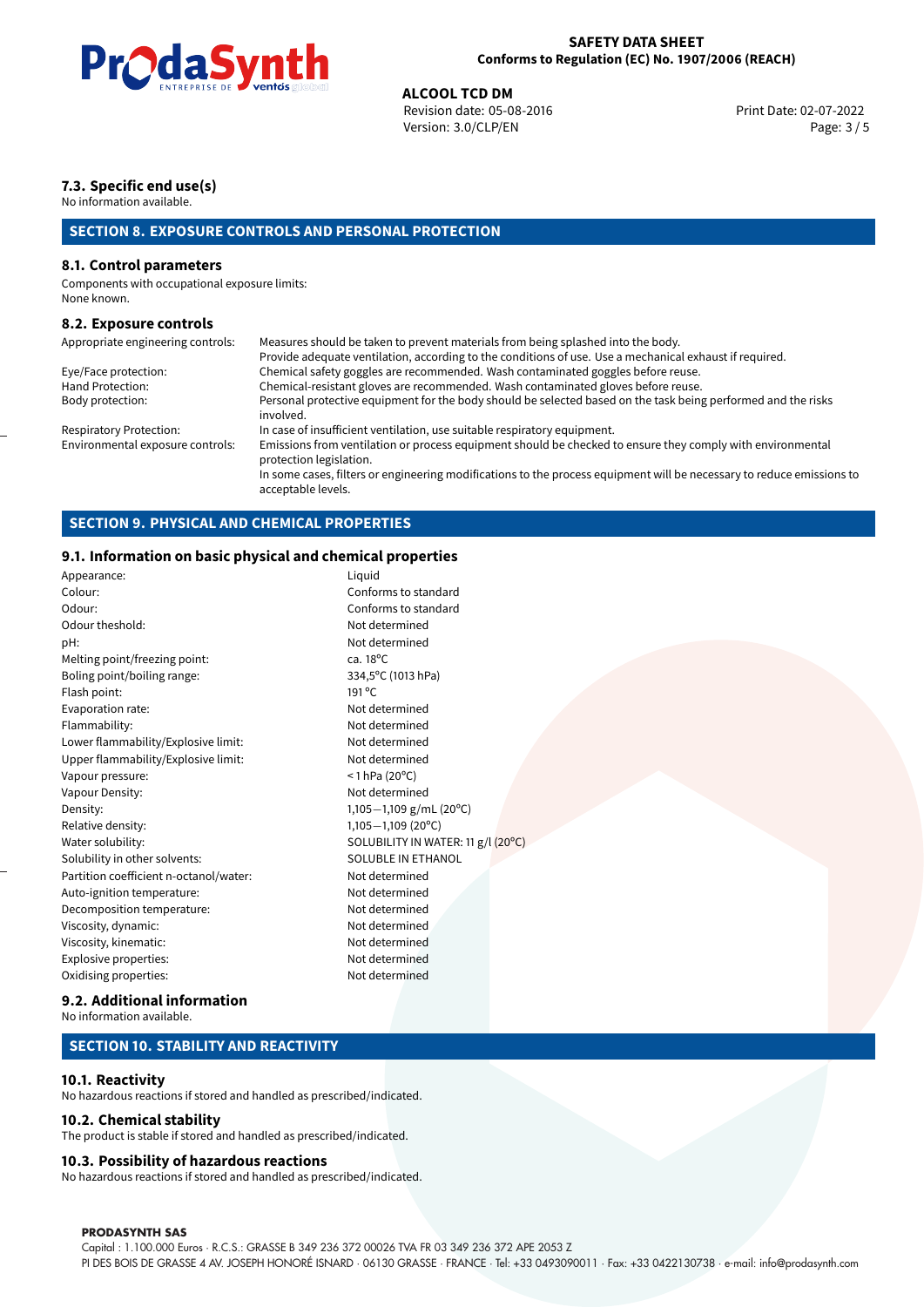

**ALCOOL TCD DM**<br>
Revision date: 05-08-2016 **Print Date: 02-07-2022** Print Date: 02-07-2022 Version: 3.0/CLP/EN Page: 4 / 5

#### **10.4. Conditions to Avoid**

Conditions to Avoid: Excessive heat, flame or other ignition sources.

#### **10.5. Incompatible materials**

Avoid contact with strong acids and bases and oxidizing agents.

#### **10.6. Hazardous decomposition products**

During combustion may form carbon monoxide and unidentified organic compounds.

## **SECTION 11. TOXICOLOGICAL INFORMATION**

## **11.1. Information on toxicological effects**

| Acute toxicity                    | Based on the data available, the criteria for classification are not met. |
|-----------------------------------|---------------------------------------------------------------------------|
| <b>Skin corrosion/irritation</b>  | Based on the data available, the criteria for classification are not met. |
| Serious eye damage/irritation     | Causes serious eye irritation.                                            |
| Respiratory or skin sensitisation | Based on the data available, the criteria for classification are not met. |
| Germ cell mutagenicity            | Based on the data available, the criteria for classification are not met. |
| <b>Carcinogenicity</b>            | Based on the data available, the criteria for classification are not met. |
| Reproductive toxicity             | Based on the data available, the criteria for classification are not met. |
| STOT-single exposure              | Based on the data available, the criteria for classification are not met. |
| <b>STOT-repeated exposure</b>     | Based on the data available, the criteria for classification are not met. |
| Aspiration hazard                 | Based on the data available, the criteria for classification are not met. |

#### **SECTION 12. ECOLOGICAL INFORMATION**

#### **12.1. Toxicity**

#### **Assessment:**

Based on the data available, the criteria for classification are not met. **Experimental/calculated data:** No information available.

#### **12.2. Degradability**

No information available.

#### **12.3. Bioaccumulative potential**

No information available.

#### **12.4. Soil mobility**

No information available.

#### **12.5. Results of PBT and vPvB assessment** No information available.

#### **12.6. Other adverse effects**

See also sections 6, 7, 13 and 15 Do not allow to get into waste water or waterways.

#### **SECTION 13. DISPOSAL CONSIDERATIONS**

#### **13.1. Waste treatment methods**

Dispose of in accordance with national and local environmental regulations.

#### **SECTION 14: TRANSPORT INFORMATION**

|                                  | <b>ADR/RID/ADN</b>                | <b>IMDG</b>                       | <b>IATA-ICAO</b>                  |
|----------------------------------|-----------------------------------|-----------------------------------|-----------------------------------|
| 14.1. UN Number                  | Not classified as hazardous goods | Not classified as hazardous goods | Not classified as hazardous goods |
| 14.2. UN Proper Shipping Name    | Not applicable                    | Not applicable                    | Not applicable                    |
| 14.3. Transport Hazard Class(es) | Not applicable                    | Not applicable                    | Not applicable                    |
| 14.4. Packing Group              | Not applicable                    | Not applicable                    | Not applicable                    |
| 14.5. Environmental hazards      | No                                | No                                | No                                |
| Additional information           |                                   |                                   |                                   |

#### **14.6 Special precautions for user**

None known

#### **PRODASYNTH SAS**